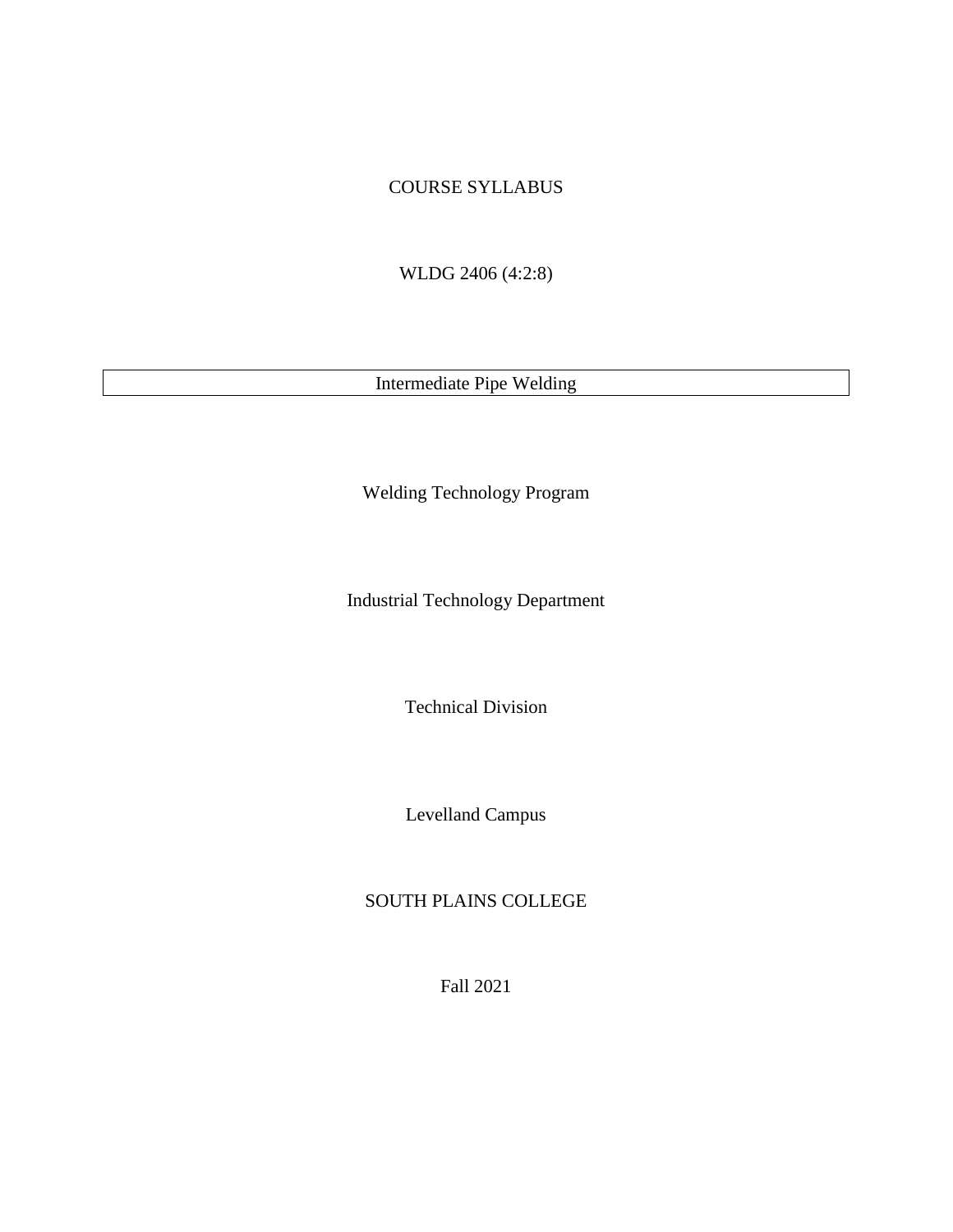#### COURSE SYLLABUS

COURSE TITLE: WLDG 2406 - Intermediate Pipe Welding

INSTRUCTOR: Don Hill, Office WT 106, [dhill@southplainscollege.edu,](mailto:dhill@southplainscollege.edu) (806) 716-2945

> Pete Stracener, Office T 102 [pstracener@southplainscollege.edu,](mailto:pstracener@southplainscollege.edu) (806) 716-2284

Omar Solano, Office WT 101, [osolano@southplainscollege.edu](mailto:osolano@southplainscollege.edu) (806) 716-2546

OFFICE HOURS: Posted on instructors office door.

SOUTH PLAINS COLLEGE IMPROVES EACH STUDENT'S LIFE

#### \*\*\*\*\*\*\*\*\*\*\*\*\*\*\*\*\*\*\*\*\*\*\*\*\*\*\*\*\*\*\*\*\*\*\*\*\*\*\*\*\*\*\*\*\*\*\*\*\*\*\*\*\*\*\*\*\*\*\*\*\*\*\*\*\*\*\*\*\*\*\*\*\*\*\*\*\*\*

## **I. GENERAL COURSE INFORMATION:**

- A. **Course Description:** A comprehensive course on the welding of pipe using the shielded metal arc welding (SMAW) process. Welds will be done using various positions. Topics covered include electrode selection, equipment setup, and safe shop practices.
- B. **End-of- Course Outcomes:** Describe equipment and required pipe preparation; perform welds using various positions.
- C. **WLDG 2406** is taught in one of the three five week periods during the Fall and Spring semesters. Students are required to complete all lecture and lab competencies in this course before starting the next course.

#### D. **Course Competencies:**

- 1. The student will demonstrate proficiency in the preparation of carbon steel pipe for open root v-groove welds and v-groove welds with backing. The student will achieve a minimum performance rating of "3" when performing these skills.
- 2. The student will demonstrate proficiency in shielded metal arc welding of carbon steel pipe in the 1G, 2G, 5G, and 6G positions. The student will achieve a minimum performance rating of "3" when performing these skills.
- 3. The student will attain a minimum proficiency rating of 70% on written tests covering shielded metal arc welding of pipe and testing and inspection of welds. Students will be required to achieve a minimum score of 75% on American Welding Society (AWS) written tests except for the AWS safety test where a 95% test score is required.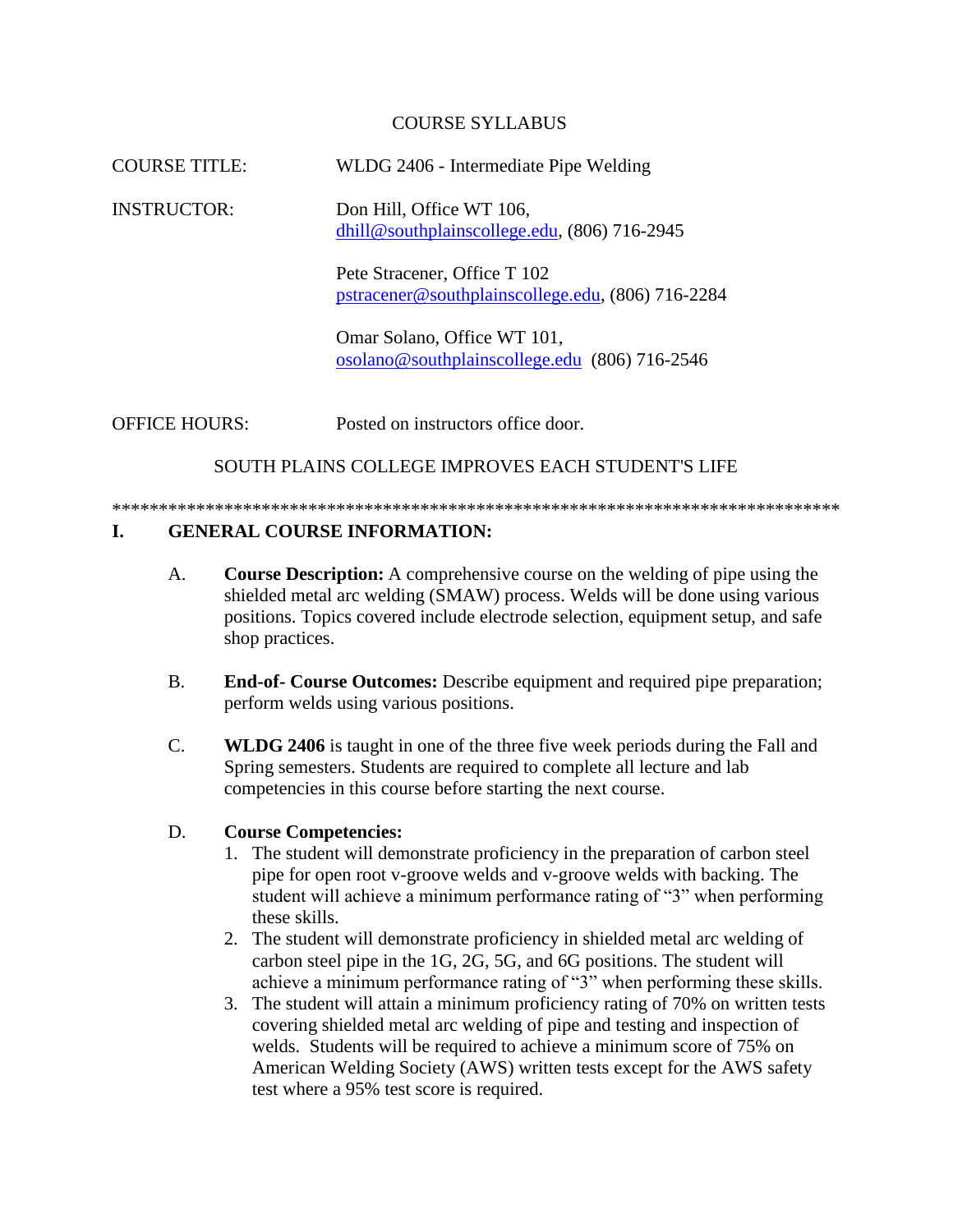E. **Academic Integrity:** It is the aim of the faculty of South Plains College to foster a spirit of complete honesty and a high standard of integrity. The attempt of any student to present as his or her own any work which he or she has not honestly performed is regarded by the faculty and administration as a most serious offense and renders the offender liable to serious consequences, possibly suspension. **Cheating:** Dishonesty of any kind on examinations or on written assignments, illegal possession of examinations, the use of unauthorized notes during an examination, obtaining information during an examination from the textbook or from the examination paper of another student, assisting others to cheat, alteration of grade records, illegal entry or unauthorized presence in an office are examples of cheating. Complete honesty is required of the student in the presentation of any and all phases of course work. This applies to quizzes of whatever length as well as to final examinations, to daily reports and to term papers. **Plagiarism:** Offering the work of another as one's own, without proper

acknowledgement, is plagiarism; therefore, any student who fails to give credit for quotations or essentially identical expression of material taken from books, encyclopedias, magazines and other reference works, or from themes, reports or other writings of a fellow student, is guilty of plagiarism.

#### F. **SCANS and Foundation Skills:**

Appropriate competencies and foundation skills set forth by the Secretary's Commission on Achieving Necessary Skills (SCANS) have been integrated into the Welding Technology program. For this course they are; C 1,3,5,6,7,12,13,14,15,16,17,19,20 and F 1,2,3,5,12,13,14,15,16.

## **II. SPECIFIC COURSE/INSTRUCTOR REQUIREMENTS:**

- A. **Textbook:** *Shielded Metal Arc Welding Pipe-Downhill*, Lab Manual, Hobart. This textbook and standard classroom supplies (notebook, pen, pencil, calculator, etc.) are required for this class. Students who do not bring these supplies to class will have points deducted from their assignment grade.
- B. **Tools:** Students enrolled in this course are required to furnish their own personal tools. The instructor will provide the student with a list of the required tools. Students who do not bring these supplies to class will have points deducted from their assignment grade.

### C. **South Plains College Attendance Policy**

Students are expected to attend all classes in order to be successful in a course. The student may be administratively withdrawn from the course when absences become excessive as defined in the course syllabus.

When an unavoidable reason for class absence arises, such as illness, an official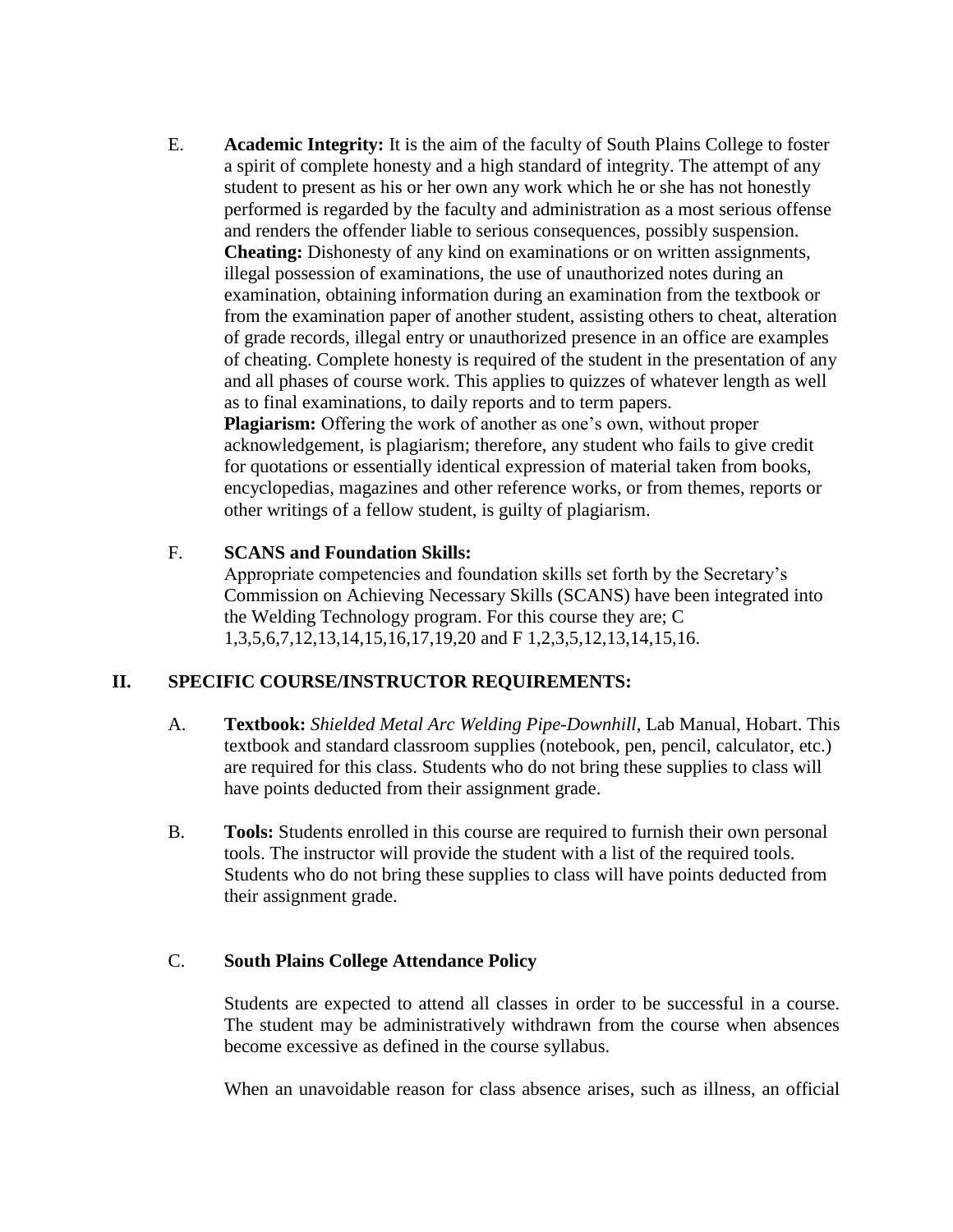trip authorized by the college or an official activity, the instructor may permit the student to make up work missed. It is the student's responsibility to complete work missed within a reasonable period of time as determined by the instructor. Students are officially enrolled in all courses for which they pay tuition and fees at the time of registration. Should a student, for any reason, delay in reporting to a class after official enrollment, absences will be attributed to the student from the first class meeting.

Students who enroll in a course but have "Never Attended" by the official census date, as reported by the faculty member, will be administratively dropped by the Office of Admissions and Records. A student who does not meet the attendance requirements of a class as stated in the course syllabus and does not officially withdraw from that course by the official census date of the semester, may be administratively withdrawn from that course and receive a grade of "X" or "F" as determined by the instructor. Instructors are responsible for clearly stating their administrative drop policy in the course syllabus, and it is the student's responsibility to be aware of that policy.

It is the student's responsibility to verify administrative drops for excessive absences through MySPC using his or her student online account. If it is determined that a student is awarded financial aid for a class or classes in which the student never attended or participated, the financial aid award will be adjusted in accordance with the classes in which the student did attend/participate and the student will owe any balance resulting from the adjustment.

#### **Absence for Military Service**

In accordance with Texas Education Code Section 51.9111, a student is excused from attending classes or engaging in other required activities, including exams, if he or she is called to active military service of a reasonably brief duration. The maximum time for which the student may be excused has been defined by the Texas Higher Education Coordinating Board as "no more than 25 percent of the total number of class meetings or the contact hour equivalent (not including the final examination period) for the specific course or courses in which the student is currently enrolled at the beginning of the period of active military service." The student will be allowed a reasonable time after the absence to complete assignments and take exams.

#### **Religious Holy Days**

In accordance with Texas Education Code Section 51.911, South Plains College will allow a student who is absent from class for the observance of a religious holy day to take an examination or complete an assignment scheduled for that day within seven (7) calendar days after the absence. Students are required to file a written notification of absence with each instructor within the first fifteen (15) days of the semester in which the absence will occur. Forms for this purpose are available in the Dean of Students Office along with instructions and procedures. "Religious holy days" means a holy day observed by a religion whose place of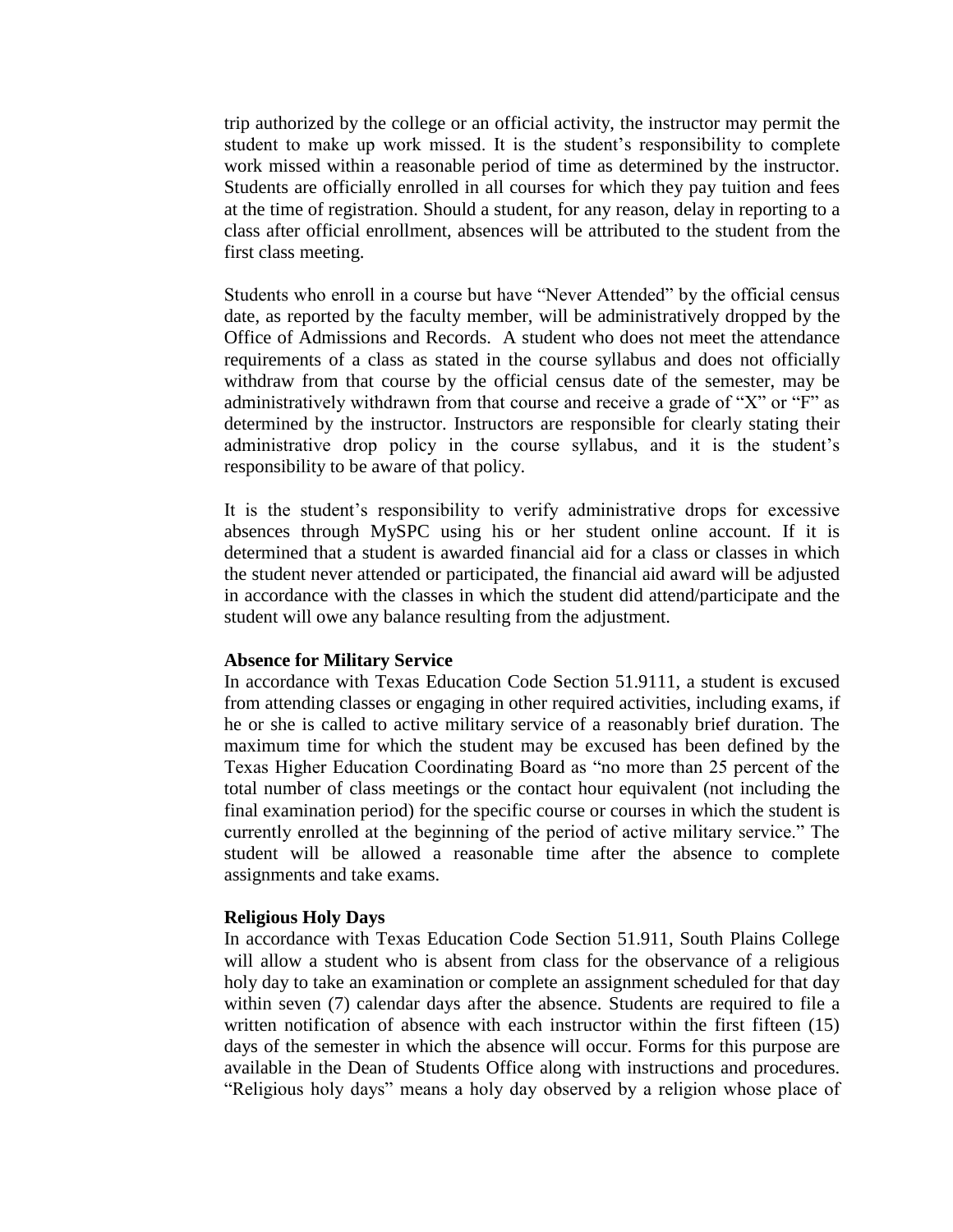worship is exempt from property taxation under Texas Tax Code Section 11.20.

## **Pregnancy**

If you are pregnant, or have given birth within six months, Under Title IX you have a right to reasonable accommodations to help continue your education. To activate accommodations you must submit a Title IX pregnancy accommodations request, along with specific medical documentation, to the Director of Health and Wellness. Once approved, notification will be sent to the student and instructors. It is the student's responsibility to work with the instructor to arrange accommodations. Contact Chris Straface, Director of Health and Wellness at 806-716-2362 or email cstraface@southplainscollege.edu for assistance.

D. The following attendance guidelines have been established for the Welding Technology program:

Excessive absences are a serious problem, and as a part of technical training good attendance habits are necessary. Positive steps will be taken in this program to develop these habits. The employer demands good work habits, and in order for the student to learn good work habits our attendance policy will require punctual and regular attendance.

When an unavoidable reason for class absence arises, such as illness, an official trip authorized by the college or an official activity, the instructor may permit the student to make up work missed. The student must provide documentation for this type of an absence. It is the student's responsibility to complete work missed within a reasonable period of time as determined by the instructor. Unexcused absences cannot be made up.

- 1. **Absent** from class is defined as "not present and ready to participate during scheduled lecture or lab times."
- 2. **Tardy** is defined as "not present at the designated starting time of the lecture or lab." **Three tardies will equal one absence and will be treated the same as any absence**.
- 3. The student and the Retention Specialist will be notified when the student reaches one (1) unexcused absence. The Retention Specialist will notify the student that counseling assistance is available and the student will be advised that regular attendance is necessary for success in the program. When the student reaches three (3) unexcused absences in this class, he/she will be administratively dropped from the class.
- 4. Five (5) points will be deducted from the student's final grade for each absence.

## E. **Assignment Policy:**

All required work must be in on time in order that the student may benefit from the corrections and study for future examinations. Assigned outside work is due ON THE CLASS PERIOD ASSIGNED; work turned in later than the due date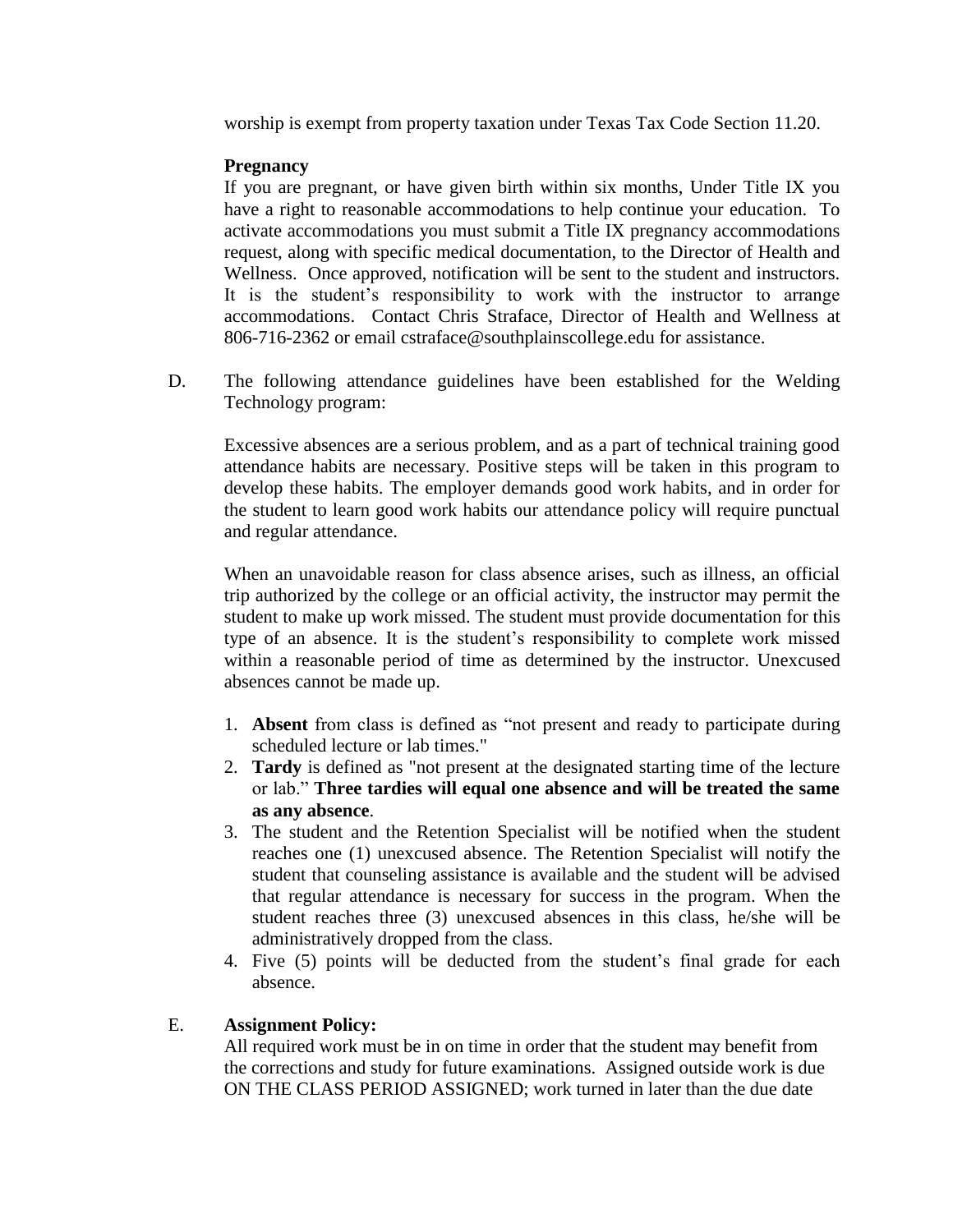will NOT be accepted unless the instructor clears the circumstance with the student. Regardless of the circumstance, late work may be assessed penalty points (for grading purposes) by the instructor; this subject will be a matter of instructor discretion.

### **Testing Policy:**

Students that are late for any scheduled test will automatically be assessed a 10 point penalty; students that are absent for a test will be assessed a 20 point penalty. Should a student be absent from any scheduled test, it is the responsibility of the student to reschedule the test within one week with the approval of the instructor.

## **Tutoring Policy:**

Students who do not pass their first exam will be required to attend three hours of tutoring each week until they pass their next exam. This is a course requirement and will be reflected in the course grade.

## F. **Grading Policy:**

- 4. Lecture: Written examinations, worksheets, homework, etc. will be graded on a percentage basis, with a grade of 70% being the minimum acceptable performance standard. The student must attain a score of 70% in order to progress to next unit of study. Students will be required to achieve a minimum score of 75% on American Welding Society (AWS) written tests except for the AWS safety test where a 100% test score is required.
- 1. Lab: All lab work will be graded on a 5, 4, 3, 2, 1 basis with 5 being the highest score and 1 being the lowest score. The student must attain a score of 3 in order to progress to the next competency. An explanation of this system is as follows:
	- 5 Superior mastery of competency
	- 4 Better than average mastery of competency
	- 3 Minimum acceptable performance
	- 2 Below average mastery of competency
	- 1 Inadequate mastery of competency
- 2. Calculation of Final Grade: The student's final grade for the course will be calculated in the following manner;

Lab grade  $= 80\%$  of final grade

Tests and assignments grade  $= 20\%$  of final grade

Tests  $= 80\%$  of Tests and assignments grade

Assignments = 20% of Tests and assignments grade

# G. **Special Requirements:**

- Students shall dress properly for the work environment. (No shorts, sandals, tennis shoes, or baggie clothing).
- Students in the Welding Technology program will be required to follow all safety rules and procedures while in the Welding Technology facility.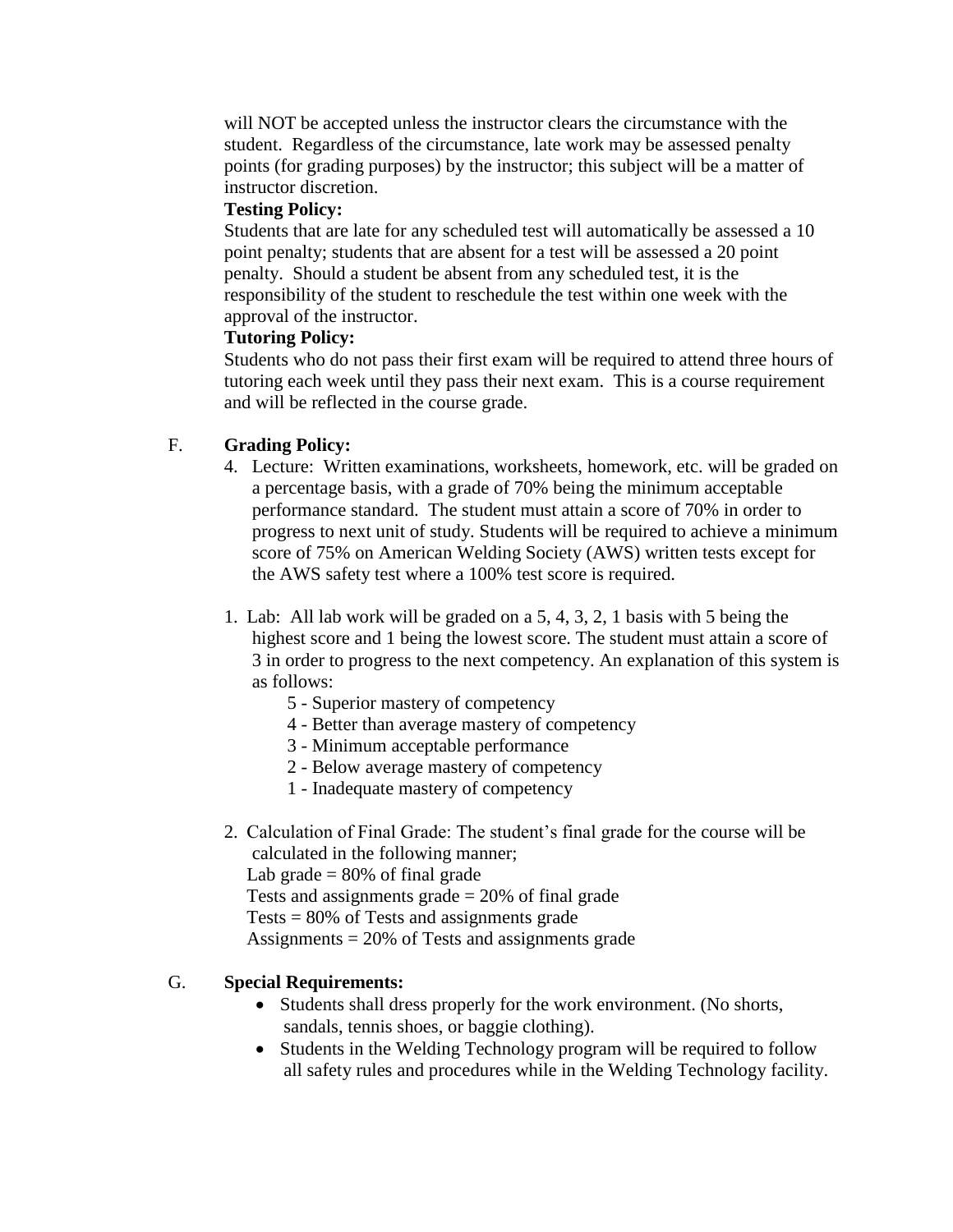- Students must complete a comprehensive welding safety orientation, score a minimum of 100% on a written welding shop safety examination, and successfully complete a hands on practical shop safety test prior to continuing any other Welding Technology course requirements. Students will be given 3 attempts to successfully complete each.
- Students are required to wear eye and hearing protection at all times in the welding lab and other work areas.
- No cell phones or any other type of electronic communication device are allowed to be used in the classroom.
- All competencies in this and all other Welding Technology courses must be successfully completed for the student to be eligible for graduation. If a student does not complete all course competencies within a Welding Technology course, the student will receive a grade of "D" in that course. When the unfinished course competencies are completed the student's grade will be changed.
- Students must achieve a minimum letter grade of "C" in all Welding Technology courses leading to a certificate or degree.

# **III. COURSE OUTLINE**

- A. Shielded Metal Arc Welding Pipe (Downhill)
	- 1. Introduction to downhill pipe welding
	- 2. Safety and health of welders
	- 3. How to read and apply pipe welding procedures
	- 4. Weld quality, reading the puddle
	- 5. Pipeline construction
	- 6. Welding Codes and Standards
- B. Shielded Metal Arc Welding Pipe (Downhill)
	- 1. Preparation an assembly of a pipe work piece
	- 2. Single v groove weld butt joint 5G downhill
	- 3. Single v groove weld butt joint 6G downhill
	- 4. Destructive testing
- **IV.** The Welding Technology program at South Plains College is a Participating Organization in the American Welding Society's **SENSE** program. **SENSE**, which is an acronym for Schools Excelling through National Skill Standards Education - was originally published in 1995/96 to establish industry standards and guidelines for welder training. **SENSE** training and testing at South Plains College is done in accordance with AWS Specifications QC10 and QC11, and the Guide for the Training and Qualification of Welding Personnel, EG2.0 and EG3.0. **SENSE** testing consists of written tests, on-line tests, and workmanship qualification (hands-on) tests. Students who successfully complete the Basic Welding Processes Certificate of Proficiency will have also successfully completed the requirements for the **AWS Level II – Advanced Welder** C**ertificate**. The \$15.00 fee for this certificate is included in the Special Course Fee for WLDG 2435 - Advanced Layout and Fabrication. All students must participate in the AWS industry certification assessment.